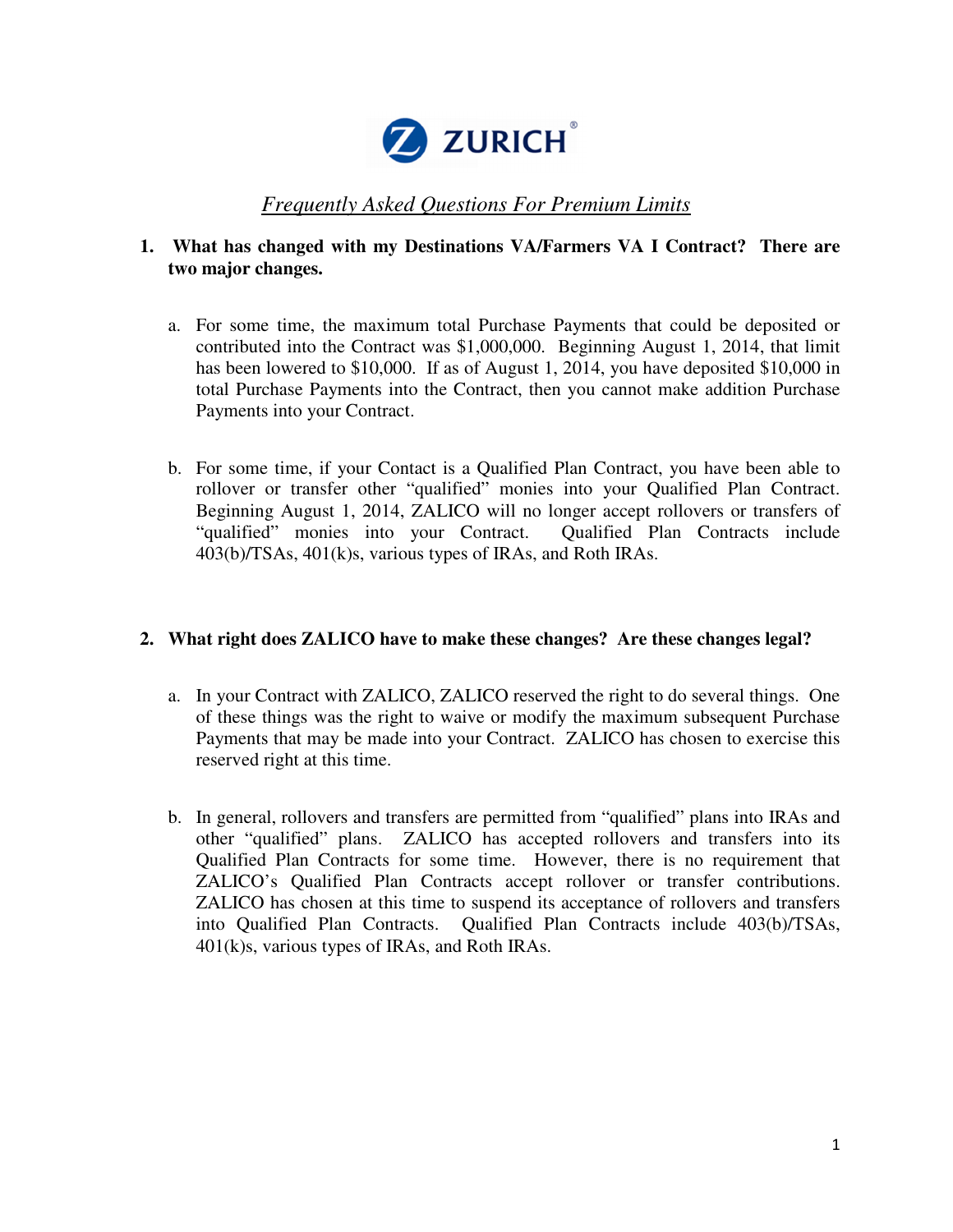### **3. Why has ZALICO chosen to take these actions at this time?**

ZALICO offered this Contract for sale for approximately 5 years (roughly between the years 1998 and 2003). ZALICO stopped selling this Contract in or about 2003, and this has been a "closed block" of business for some 11 years. While ZALICO has continued throughout this time to live up to its obligations under the Contract and to provide superior customer service, the business as a whole has been managed on a "run-off" basis. This means, among other things, that management makes decisions with respect to the management of this business that are within its legal rights and that further other goals of the company. One such goal is risk management. Exercising our right to limit prospective Purchase Payments into the Contracts is a strategy for risk management that protects the assets of the Company to the ultimate benefit of all policy holders and all of its constituents.

# **4. Is my money safe? Is there something wrong with the Company?**

In making these changes, ZALICO is not reacting to any particular event or set of events that cause concern regarding the safety of your Contract Value or the safety and strength of the Company in general. As mentioned above, ZALICO is taking these actions now as a risk management strategy in the context of a "closed block" of business.

# **5. What if my total Purchase Payments into my Contract already exceed \$10.000? Will ZALICO refund my monies to me to lower my Contract Value to \$10,000?**

Any Purchase Payments that you have already made into your Contract prior to August 1, 2014 will not be affected. ZALICO will not refund Purchase Payments that were already deposited into the Contract as of August 1, 2014. The change is that ZALICO will not accept any further Purchase Payments into the Contract if you have already made Purchase Payments of \$10,000 or more.

### **6. Is the \$10,000 limitation on total Purchase Payments net of withdrawals?**

No. The \$10,000 limitation is on the total of Purchase Payments made into the Contract, notwithstanding any withdrawals that you may have taken.